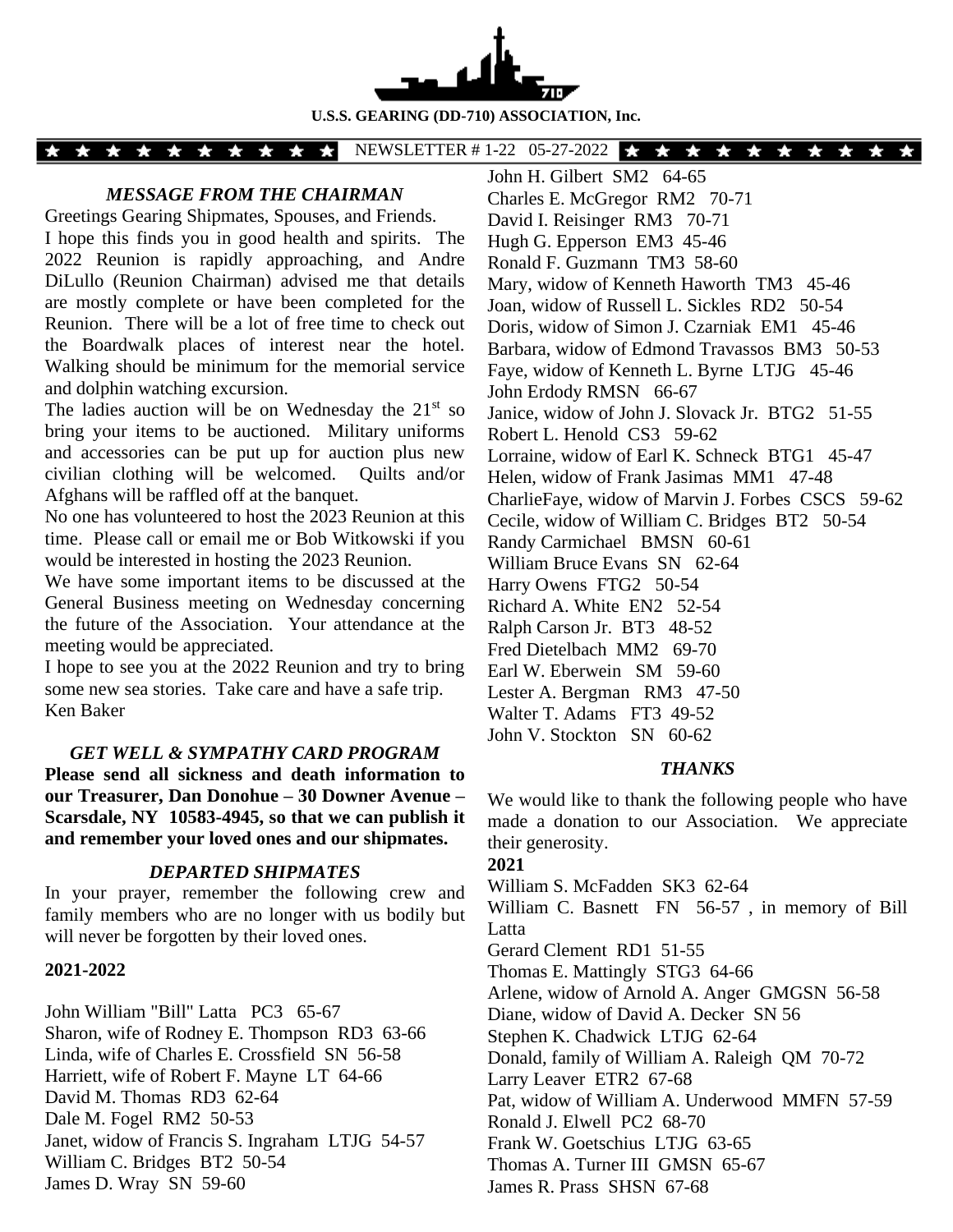Betty, widow of Francis B. Jr "Tom" Howard ETSN 50-54 William D. Young SN 53-56 Joseph R. Dent BT3 55-59 Kenneth A. Baker ETN3 62-64 John R. Kelley EM2 63-67 James Martin Bauer MM2 63-66 Nick, in memory of Chester Wasilewski TM2 46-48 Elaine, in memory of her husband David M. Thomas RD3 62-64 Eugene W. Potts RDSN 62-64 Lois, in memory of her husband Steve J. Peelish FP2 53-55 William F. Mueller BT2 50-54 Ronald B. Leach IC3 62-65 Bobby Joe Harris BT1 65-69 Richard J. Hanley LT 55-56

## *GEARING ASSOCIATION TODAY*

At the end of 2021, we had 493 names on our mailing list. There were a total of 129 dues paying members, 78 Honorary members, and 5 Life members. Life membership is currently presented to past Association Chairmen and Gearing Shipmate, Vern Clark LT 70-72, who was Chief of Naval Operations*. Only dues paying members will receive newsletters.*

#### *WEB PAGE*

Visit our Gearing Web Pages; they are loaded with lots of Gearing information. If you have an E-Mail address, send it to me and I will add it to our E-Mail address list on the Web Page.

The pages can be reached by entering any of the following URL's; they are all linked together so you can get to both of them from either URL listed below: http://www.DD710.com

http://dd710.proflyersinc.com

## *DUES NOTIFICATION*

Your 2022 dues notification is enclosed. Although we print a message on the dues notice that some of you had already paid their 2022 dues, we still get money from some members who have already paid. If your dues notification has a message on the bottom that states your dues are satisfied, there is no need to send any dues until the message is no longer present. Also, our Honorary Members are not required to send in any money. Some of our Honorary Members send a donation in honor of their departed husbands.

# *AT THE 2021 WARWICK RHODE ISLAND REUNION*

Our Thirty-Third Reunion in Warwick, Rhode Island began on Sunday, 12 September 2021. It was held at the Crowne Plaza Providence Warwick Hotel. Bobby Harris (BT1 65-69) was the host. After registration, all gathered in our hospitality room to get re-acquainted with old shipmates and to meet new shipmates.

On Monday morning, 13 September 2021 we boarded buses for our tour of Newport. Our first stop was for our Memorial Service, in a field overlooking the Rhode Island waters. Our next stop was for lunch at the La Forge Restaurant. We boarded our busses again for a tour of Newport. Our next stop was the Breakers Mansion. It was built for Cornelius Vanderbilt II. The Breakers is the grandest of Newport's summer "cottages" and a symbol of the Vanderbilt family's social and financial preeminence in turn-ofthe-century America. After a long day of sightseeing, we returned to our hotel.

On Tuesday morning, 14 September 2021 we boarded busses for our Providence tour. For lunch we stopped at Camille's Italian Restaurant on Federal Hill in Little Italy. We returned to our hotel for a short downtime before our Ladies Auction. Our Auctioneer, Leo Dougherty (RM2 67-68), did a marvelous job and kept the evening entertaining and moving with the many item's shipmates brought to be auctioned off. At the end of the night, Pam Baker reported that \$1,285.00 was made at the Ladies Auction.

On Wednesday morning, 15 September 2021, our Annual Business Meeting started at 0930. It was chaired by Ken Baker (ETN3 62-64). Ken opened the meeting by stating that we would be holding elections for two Board of Directors, Chairman and Vice-Chairman positions. Ken reported that due to the passing of Chairman, Bill Latta (PC3 65-69) on January 26, 2021, a letter was sent out to all Officers and Board of Directors asking for their approval of Ken Baker (ETN3 62-64) moving from Vice-Chairman to Chairman and Frank Goetschius (LTJG 63-65) assuming the position of Vice-Chairman until a vote could be taken at our next reunion. All who were polled, agreed to these appointments.

Ken now called for any old business. Leo Dougherty (RM2 67-68) replied that since the beginning of our Association, we have been trying to have another ship named, U.S.S. Gearing. As of now, it looks like this won't happen. Leo said that the old Sampson Naval Training Station had one building still standing and they turned it into a museum. Leo gave them a picture of the U.S.S. Gearing that they would display in this building. Leo said this would give the U.S.S. Gearing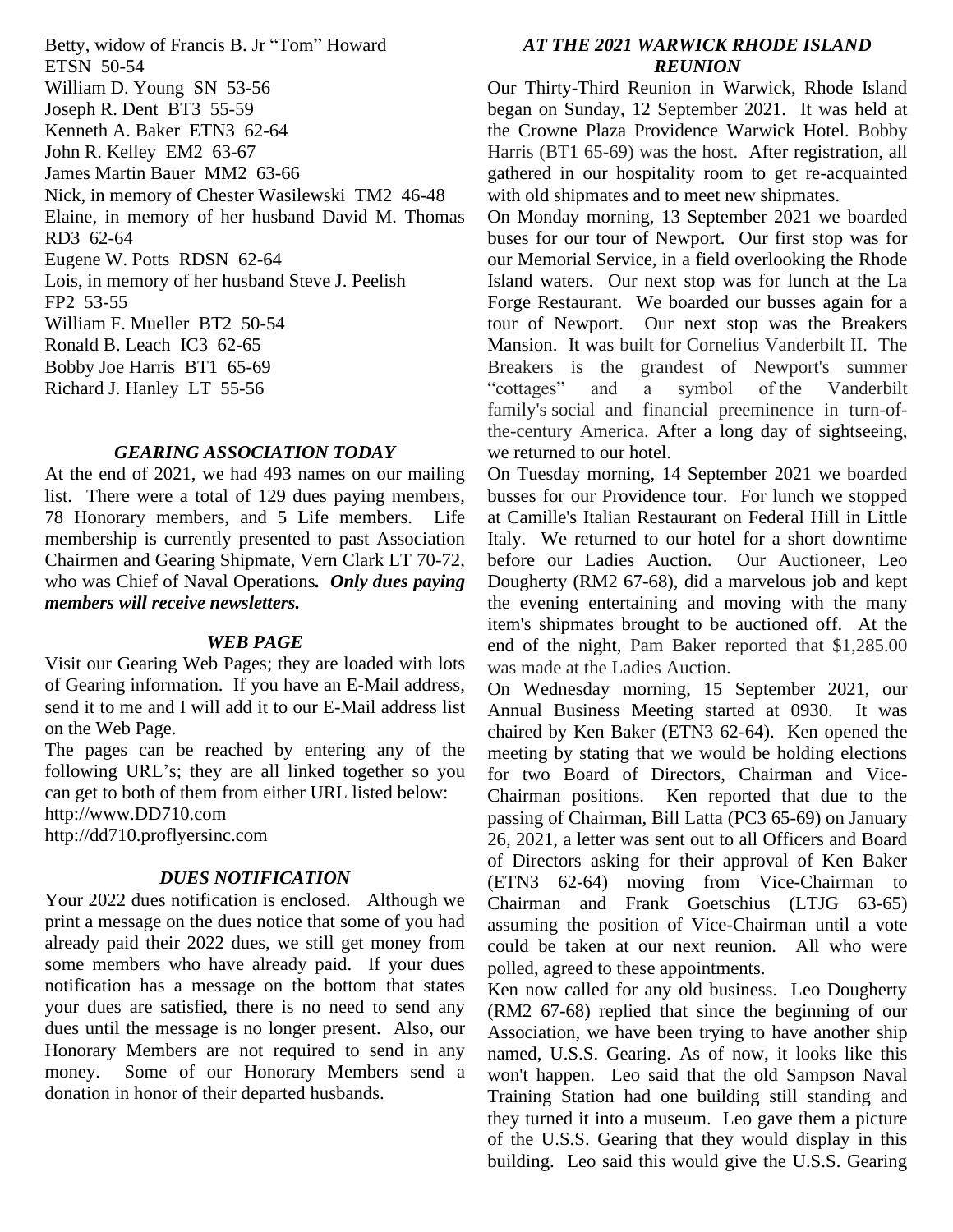the status of living in perpetuity, as we always tried for.

Ken Baker said he received a picture of the U.S.S. Gearing from Hal Hollingsworth, (SM2 64-66), that Hal wanted it displayed somewhere. Ken brought it to the Museum of Military History in Kissimmee, Florida. They agreed to display it in their museum.

Ken now called on Secretary, Bob Witkowski (FTG3 65-66) to read the minutes from our 2019 business meeting. A motion was made and approved, not to read the minutes as they were already in an old newsletter.

Auditor, Ray Bento (GMSN 56-60) reported he reviewed Treasurer, Dan Donohue's (FTG3 65-66) records and found everything to be in order.

Ken now called on reunion hostess, Diane Harris, to inform us about tonight's banquet, the location and time.

Elections were now held for Board of Directors: Jack Cole (QM2 70-72) and Ray Garceau (QM2 68-71) were nominated and approved by those present.

For Chairman and Vice-Chairman, the Board of Directors recommended Ken Baker (ETN3 62-64) for Chairman and Frank Goetschius (LTJG 63-65) for Vice-Chairman. Both were approved by those in attendance and installed.

Ken now paid tribute to our two former Chairman who passed away recently, Bill Latta (PC3 65-69) and Carl Lloyd (RM3 45-56). Ken remembered them for their support in guiding Our Association to what it is today.

Our Chaplain, Ray Garceau (QM2 68-71) then recited the following poem:

Sailors pray,

For fair winds and a following sea

The smell of salt in the air,

The feel of their skin as it's touched by the spray

An albatross soaring above,

Dolphins in the ship's wake at play

To witness a work of art that only God can create,

The sunset at the end of day

At night a million stars in the sky,

Safe anchorage in an islands lee

When the time comes to die as for all it must,

To awake in Sailors Heaven where nothing ever rusts

And always there would be,

Fair winds and a following sea.

Ray Bento (GMSN 56-60) reported that he has kept in close contact with Faye Latta, widow of Bill (PC3 65- 69). Faye wanted to attend the reunion this year, but her family advised her against it with COVID still making it rounds. Faye said she hoped to make a future reunion.

Ken Baker said that he would be attending another associations reunion in Nashville later this year and plans to get together with Faye.

Ken now called for any new business:

Nancy, wife of Frank Goetschius (LTJG 63-65), reported that her and Frank recently visited the U.S.S. Joseph P. Kennedy Jr. (DD-850), a Gearing Class Destroyer, at Battleship Cove in MA. She stated that the Kennedy was now a museum for all destroyers and not just the Kennedy. The museum is looking for any kind of artifacts from destroyers that they could display in their museum. The Kennedy also has work details during the year where you can help keep her ship shape. Please contact Frank Goetschius if you would like to participate in the museum displays or work details.

Don Hilaman (FTSN 52-54) gave us some info on the old Bainbridge, MD boot camp and training center for different rates. It is now a Naval Museum celebrating the former Bainbridge base in Port Deposit.

Ken Baker now asked if there were any volunteers to run the 2023 reunion. Leo Dougherty (RM2 67-68) said he would be willing to run another reunion in Tampa, FL if no one else volunteered.

Ken thanked Bobby (BT1 65-69) and Diane Harris for hosting our current reunion in Rhode Island.

Our Treasurer, Dan Donohue (FTG3 65-66) now gave his report. We have \$10,618.22 in our checking account and he received donations in the amount of \$1,015.00 from the following:

Betty, in memory of her husband, Tom Howard (ETSN 50-54)

Joan, in memory of her husband, Russ Sickles (RD2 50-54)

Bill Basnett (FN 56-57) in memory of Bill Latta (PC3 65-67)

Pat, in memory of her husband, Bill Underwood (MMFN 57-59)

Lois, in memory of her husband, Steve Peelish (FP2 53- 55).

Dan also provided information he received on personalized walking sticks that contained picture of the Gearing, rate or rank symbol, any ribbons you received and a brief history all for the price of \$50.00 shipping and postage included.

Our Secretary, Bob Witkowski (FTG3 65-66) now gave his report. Our association list consists of 495 names. Of that number, 113 are dues paying members and 89 are Honorary members.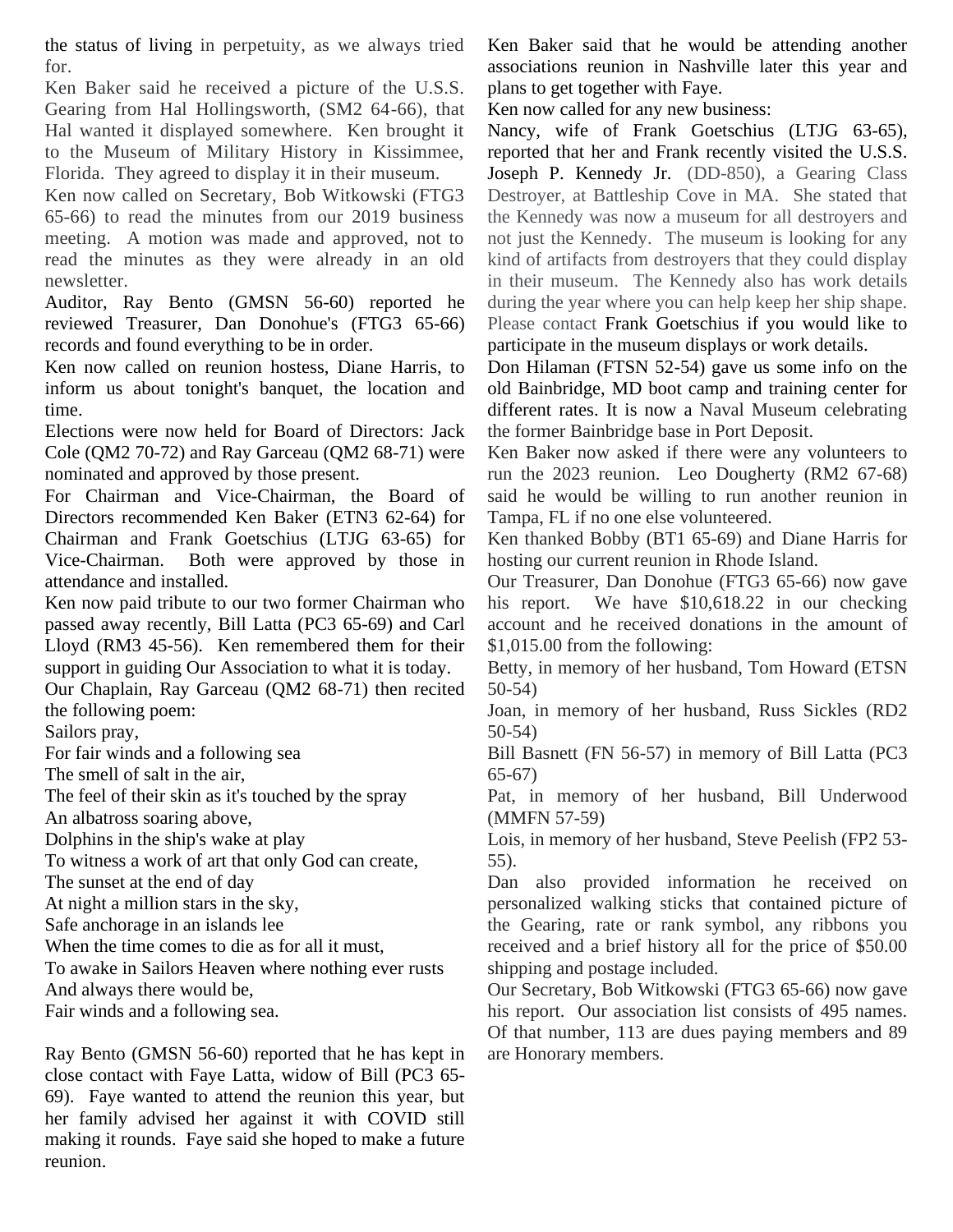Bob now gave out membership pins. Five-Year: 4 Allan McKenzie (QM3 70-73) Ten-Year: 5 Jim Peiffer (SKSN 62-64) Fifteen-Year: 12 Bill Houghton (ETN2 67-68) Twenty-Year: 7 NONE PRESENT Twenty-Five Year: 12 Bill Basnett (FN 56-57) Thirty-Year: 12 NONE PRESENT

Ken Baker reported that the 2022 Reunion would be held in Atlantic City, New Jersey from September 18 to September 22. It would be hosted by Andre DiLullo (MM3 72-73). Details would be sent out at a later date. Louise, widow of Allen S. Jefferis, (CDR 69-70) announced that she brought some of the awards Allen received while aboard the Gearing, and the Bronze Star he received while serving in Vietnam.

The meeting was adjourned. Souvenir battery powered lanterns were presented to all dues paying members present.

After some free time, it was now time for our Banquet. Pictures were taken, a delicious meal was presented, music and dancing were available for those wishing to participate.

On Thursday, 16 September 2021, it was time to Cast Off and say our Farewells. Thoughts began going through our heads of what 2022 Reunion Chairman, Andre DiLullo (MM3 72-73) was planning for us in Atlantic City.

## *MAIL CALL*

08 February 2021

USS Gearing Family

On behalf of Hermitage Hills Baptist Church, Thank you for your generous donation to our Missions Ministry in memory of Bill Latta. Your generous and thoughtful gift is a very meaningful way to honor Bill's memory. His family will be notified of your remembrance.

Sincerely, Amy MacDonald

Admin. Assistance Finance and Operations

19 March 2021 My Rate was: SHSN I was aboard: 67-68 **EMAIL:** martyp47@yahoo.com I DIDN'T KNOW IF I WAS STILL CONSIDERED A CREW MEMBER. I ENJOYED SERVING WITH SOME OF THE BRAVEST MEN I EVER KNEW. James R. Prass from OH

21 April 2021 **EMAIL:** Bus36@live.com Nephew of Robert K. Calhoun MM3 55-59. Jason Harris from GA

27 April 2021

My Rate was: MMFN I was aboard: 57-59 **EMAIL:** feltners4@yahoo.com

In memory of my husband, William A. Underwood (Bill), I would like to make a donation. He passed away February 2, 2019. He Loved his time in the Navy and his Shipmates. They were like family to him. God bless the US Navy and our United States of America. Pat, widow of William A. Underwood from VA

# 29 April 2021

My Rate was: GMGSN I was aboard: 56-58 **EMAIL:** surefire042@aol.com Stay well everyone, 82 and doing very well! Arlene, widow of Arnold A. Anger from PA

29 April 2021

My Rate was: RD3 I was aboard: 62-64 **EMAIL:** dthomas017@centurytel.net

Just received Gearing News Letter. My husband Dave (David M. Thomas RD3 62-64) passed away April 5, 2020 after an 8 month battle with cancer. His friends on the ship remain and some of his closest friends even after 57 years. Phone, address and email is still the same. Thank you for the work you do for the association.

Elaine Thomas from MO

04 May 2021

My Rate was: FP2 I was aboard: 53-55 Thanks for always remembering me. As Steve and I loved to come to the reunions, I hope I get to come back. This is something Steve waited for each year. May God Bless all, hope to see everyone on the next reunion. My best to everyone.

Lois Peelish from WV

10 May 2021

My Rate was: ETSN I was aboard: 50-54

**EMAIL:** wa3pft@aol.com

Thanks for keeping me on the Mailing List. Tom and I spent many a Happy time at the Reunions. Maybe next year, 2022, the reunion is closer to my home. Keep the home fires burning. Hope this helps.

Betty, widow of Francis "Tom" Howard Jr. from MD